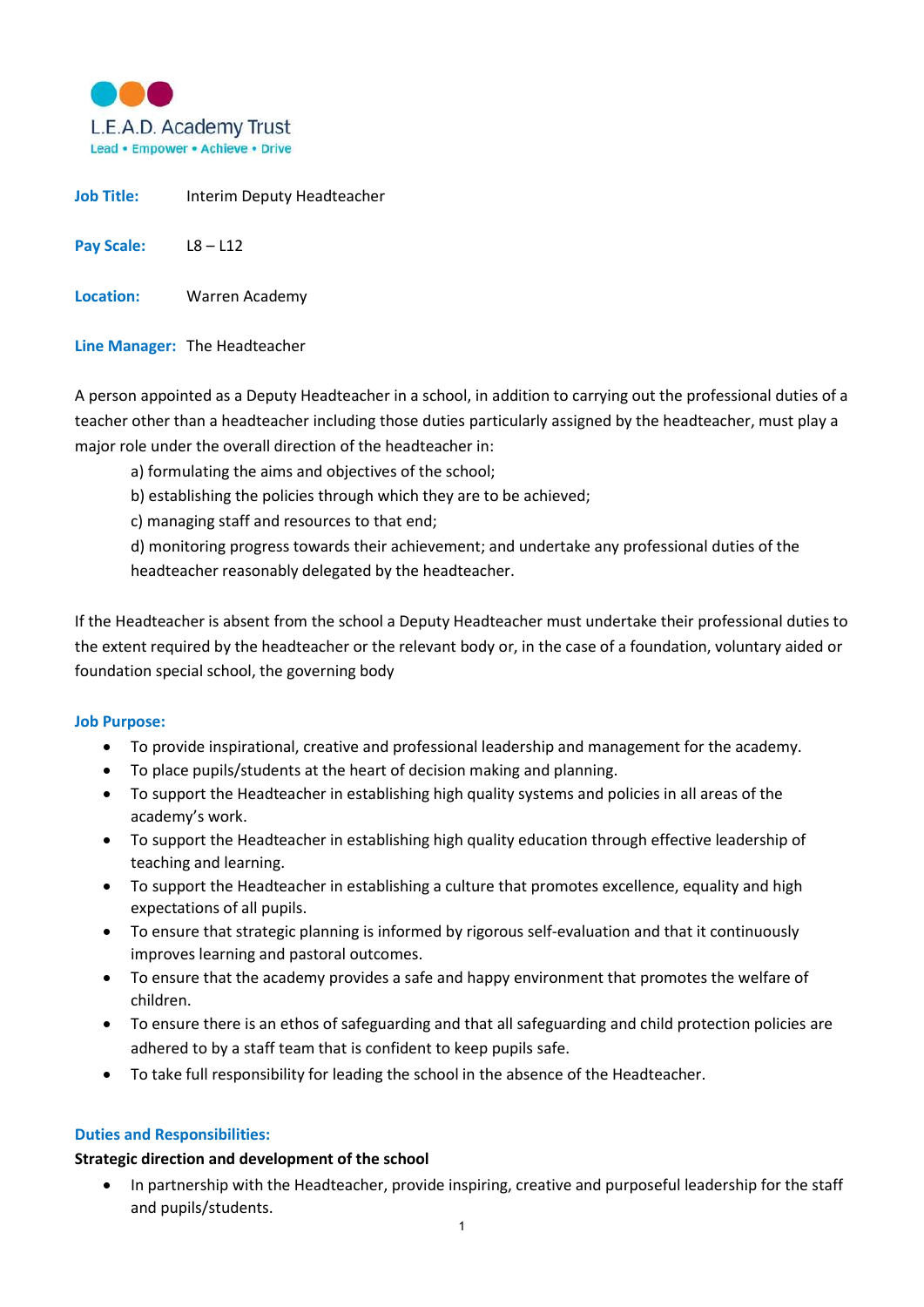- To work in partnership with the Trust, the governing body, Headteacher, staff and parents, generating the ethos and values which will underpin the academy.
- To co-create and implement a Development Plan which will secure continuous academy improvement and support the principles of LEAD Trust.
- To keep up to date with current research into education, particularly teaching and learning and to contribute this academy improvement planning.
- To monitor and evaluate the performance of selected areas of the academy and respond and report to the Headteacher and the governing body as required.
- To support the Headteacher in ensuring that the management, finances, resources and administration of the academy supports its vision and aims and maximises value for all pupils/students.
- To lead on developing selected policies and practices and ensure that they take account of national, local and academy requirements and apply sound educational practice through evidence based pedagogy.
- To regularly monitor, evaluate and review the impact of selected policies, priorities and targets and take action if necessary.
- To inspire all those involved in the academy to commit to its aims, stay motivated to achieve them and involved in meeting long, medium and short term objectives to secure the educational success of the academy.

## Teaching and learning

- In partnership with the Headteacher, continue to maintain an environment that promotes and secures outstanding teaching, effective learning and high standards of achievement, behaviour and attendance.
- Determine, organise, implement and monitor selected areas of the curriculum and its assessment and ensure that statutory requirements are met.
- Meticulously plan and teach engaging and challenging lessons to exemplify high standards of teaching and learning
- Ensure that pupils/students develop study skills in order to learn more effectively and with increasing independence.
- Support the Headteacher in determining, organising and implementing a policy for the personal, social and moral development of pupils/students.
- Monitor and evaluate the quality of teaching and learning and achievement of all pupils/students through appropriate methods.
- Support the Headteacher in determining, implementing and monitoring policies which ensure inclusion, diversity and equality of access.

# Leading and managing staff

- Plan, allocate, support and evaluate work undertaken by groups, teams and individuals, ensuring clear delegation of tasks and devolution of responsibilities.
- Support the Headteacher to implement and sustain effective systems for the management of staff performance, incorporating performance management and target setting.
- Promote and monitor the continuing professional development of staff.
- Hold selected staff to account for their professional conduct and practice, both contractually and where relevant as specified in the Terms and Conditions of Service of teachers.

# Efficient and effective deployment of staff and resources

- Support the Headteacher to recruit, retain, deploy and develop staff of the highest quality.
- Monitor appropriate expenditure, allocation of funds/resources and effective administration for selected areas of responsibility in order to improve the quality of education, pupils' achievements and ensure efficiency and secure value for money.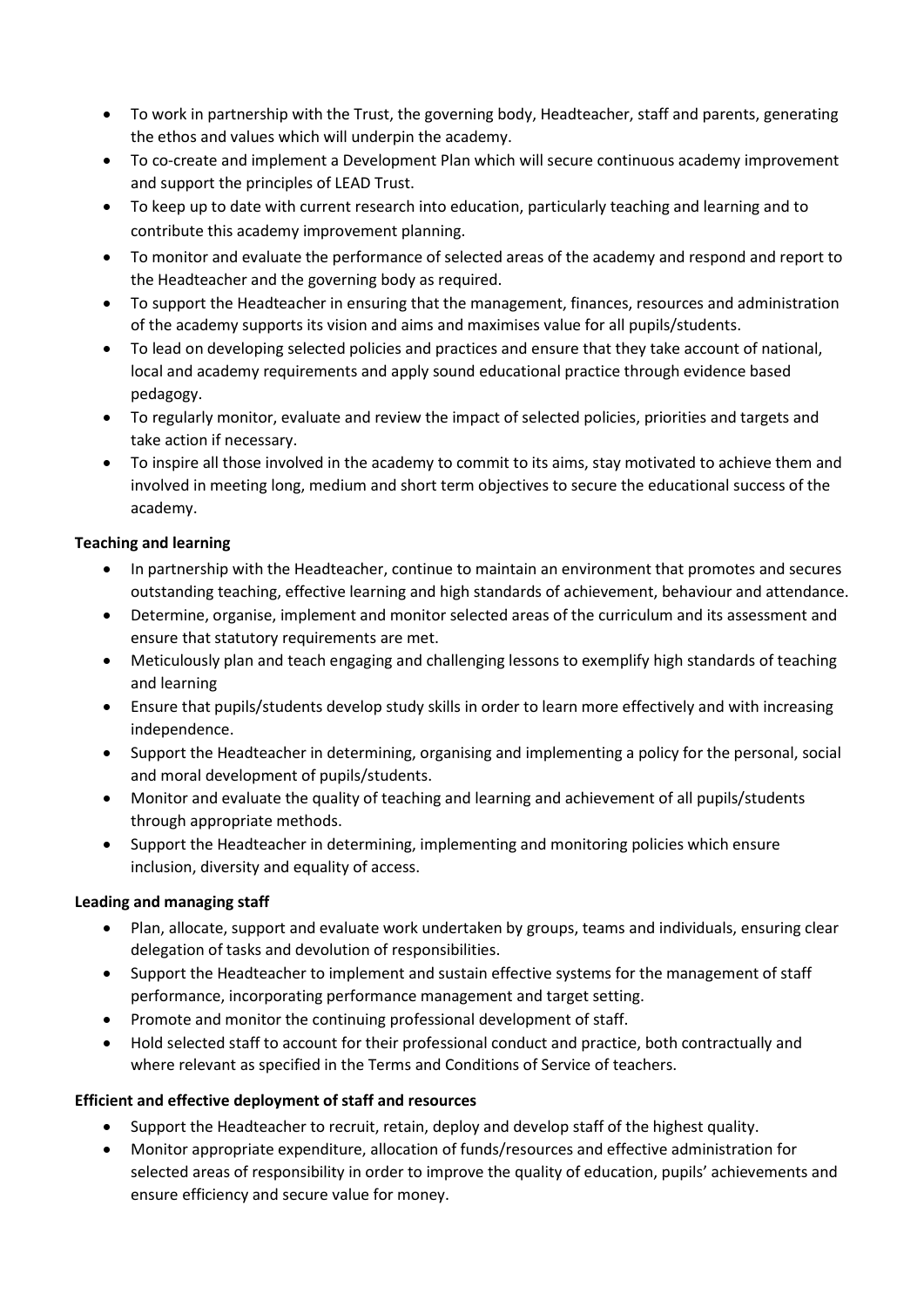#### Accountability

- In partnership with the Headteacher, continue to develop an organisation in which all staff recognise that they are accountable for the success of the academy.
- Present a coherent and accurate account of the school's performance in selected areas in a form appropriate to the range of audiences, including the Headteacher, governors, parents, OFSTED and others to enable them to play their part effectively.
- Ensure that parents/carers and pupils/students are well informed about the curriculum, attainment and progress and about the contribution they can make in supporting their child's learning.
- Provide information, objective advice and support to the Governing Body to enable it to meet its responsibilities for securing effective teaching and learning and improved standards of achievement, and for achieving efficiency and value for money.

## Influencing and Managing Relationships:

- Senior Leadership Team within the Academy
- Director of Schools
- All teaching and support staff
- Parents and Carers
- Other third party organisations as required

As job descriptions cannot be exhaustive, the post-holder may be required to undertake other duties which are broadly in line with above key responsibilities.

The Trust is committed to safeguarding and promoting the welfare of children and young people and expects all staff and volunteers to share this commitment and individually take responsibility for doing so.

This job description is current at the date shown, but in consultation with you may be changed to reflect or anticipate changes in the job, commensurate with the grade and job title. This includes changes to National Teacher Standards and requirements of the professional role.

At L.E.A.D. we have a strong vision and four core principles, to lead, empower, achieve and drive, which you will be expected to demonstrate in your working practices.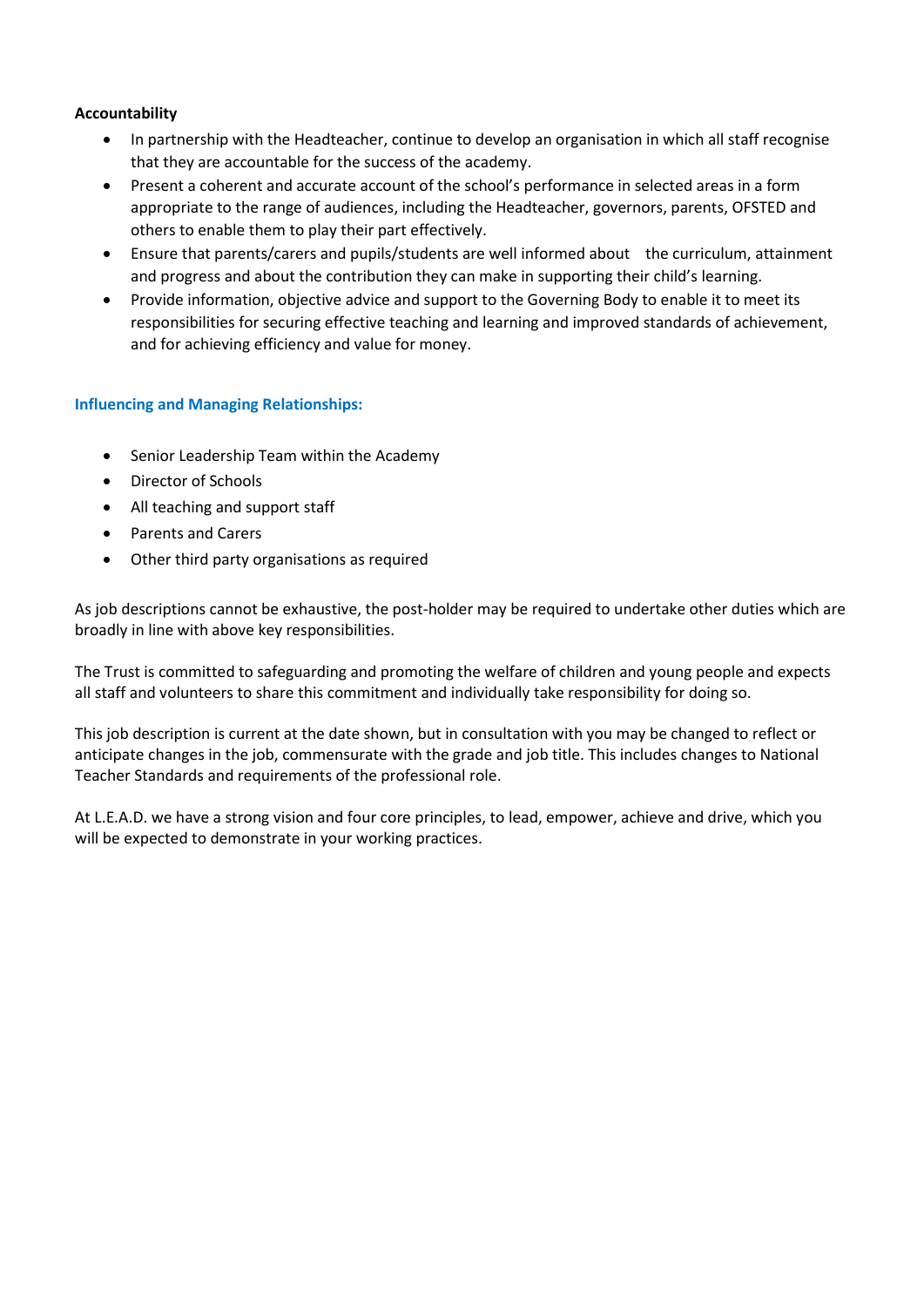## Deputy Headteacher Person Specification

This job description lists the competencies expected of an experienced/fully trained post-holder. The two right hand columns provide guidance for the appointment of new staff. (E = Essential criteria, D + Desirable criteria)

|                           |                                                                                                                                           | Е      | D |
|---------------------------|-------------------------------------------------------------------------------------------------------------------------------------------|--------|---|
| <b>Qualifications and</b> |                                                                                                                                           |        |   |
| <b>Attainments</b>        | <b>Qualified Teacher Status</b>                                                                                                           | E      |   |
|                           | Experience of school leadership within the primary / secondary<br>phase                                                                   | E      |   |
|                           | Evidence of continued, relevant professional development<br>related to whole school leadership                                            | E      |   |
|                           | NPQSL/NPQML or equivalent                                                                                                                 |        | D |
| <b>Skills and</b>         |                                                                                                                                           |        |   |
| knowledge                 | In depth knowledge of statutory education frameworks<br>Evidence of substantial, recent and successful senior leadership<br>experience    | E<br>E |   |
|                           | Evidence of the ability to hold staff to account in the pursuit of<br>improving standards                                                 | E      |   |
|                           | Experience of the appraisal process                                                                                                       | E      |   |
|                           | Effective strategies for promoting student welfare<br>Confident use of ICT communication skills                                           | E<br>E |   |
|                           | Knowledge and understanding of data analysis and the ability to<br>use data to set targets for improvement                                | E      |   |
|                           | Experience in whole school self-evaluation                                                                                                | E      |   |
|                           | Up to date knowledge & understanding of the current national<br>education agenda                                                          | E      |   |
|                           | The effective use of support structures and resources to aid<br>student progress                                                          | E      |   |
|                           | Knowledge of child protection and safeguarding legislation                                                                                | Ε      |   |
|                           | Strategies for ensuring inclusive practice across all areas of the<br>curriculum                                                          | E      |   |
|                           |                                                                                                                                           |        |   |
| <b>Experience</b>         |                                                                                                                                           | E      |   |
|                           | Significant experience with a record of excellent teaching<br>Recent experience of working successfully as a senior leader in a<br>school | E      |   |
|                           | Leadership of a significant area or phase or inclusion including                                                                          |        |   |
|                           | responsibility for raising standards across the whole school                                                                              | E      |   |
|                           | Proven track record of raising achievement                                                                                                | Е      |   |
|                           | Evidence of impact beyond own area of responsibility                                                                                      | E      |   |
|                           | Experience of teaching in more than one key stage                                                                                         |        | D |
|                           | Experience of leading initiatives with in the school                                                                                      | E      |   |
|                           | Demonstration of high expectations including leading by example<br>as a teacher                                                           | E      |   |
|                           |                                                                                                                                           |        |   |